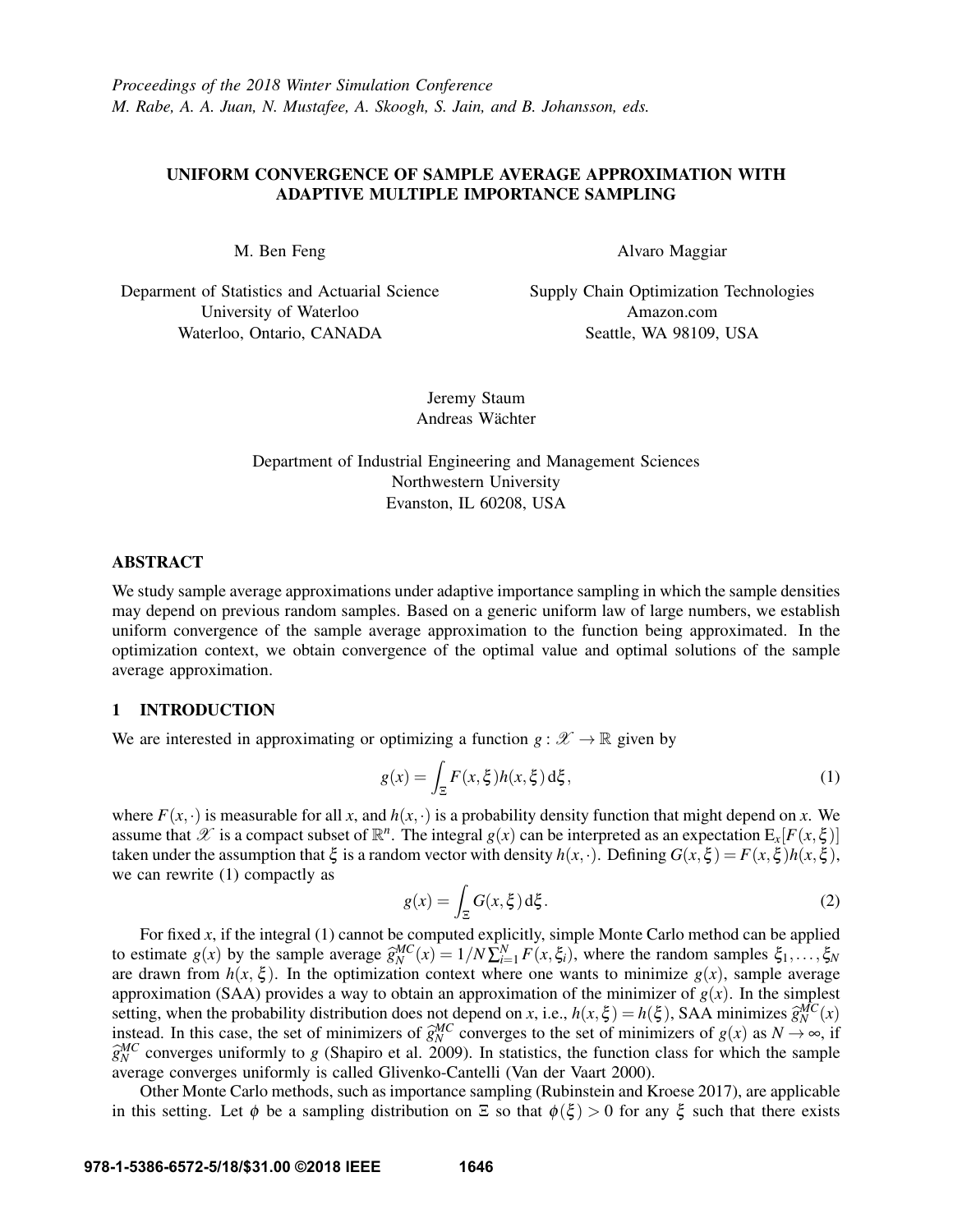an  $x \in \mathcal{X}$  with  $h(x,\xi) \neq 0$ . Then, when  $\xi$  is sampled from  $\phi$ , for all  $x \in \mathcal{X}$ , the importance sampling estimator  $G(x,\xi)/\phi(\xi)$  has expectation  $g(x)$ . Written in the notation of (1), this estimator has the form  $\widehat{g}_N(x) = \frac{1}{N} \sum_{i=1}^N F(x, \xi_i) \frac{h(x, \xi_i)}{\phi(\xi_i)}$  $\frac{\partial(x,\varsigma_i)}{\phi(\xi_i)}$ . The sampling density  $\phi$  may be different from the target density *h*. Usually,  $\phi$  is chosen to reduce the variance of estimating the expectation of  $F$ .

One main contribution of this paper is to provide convergence results without assuming that the samples ξ*<sup>i</sup>* are independent and identically distributed. Instead, we study the convergence of the SAA given by

$$
\widehat{g}_N(x) = \frac{1}{N} \sum_{i=1}^N \frac{G(x, \xi_i)}{\phi_i(\xi_i)},\tag{3}
$$

where, for each  $i = 1, ..., N$ ,  $\xi_i$  is sampled from a different density  $\phi_i$ . A sampling density  $\phi_i$  might depend on the previous samples ξ1,...,ξ*i*−<sup>1</sup> and is therefore by itself a random variable. This setting is similar to that of adaptive multiple importance sampling (Cornuet et al. 2012; Marin et al. 2014); see Section 1.1 for elaborated discussions.

The pointwise convergence of  $\hat{g}_N(x)$  to  $g(x)$  for a single fixed x as the sample size N goes to infinity is by itself of interest and, depending on the choice  $\phi_i$ , might be relatively elementary (see Section 4 for two examples). In Section 2, we give conditions under which pointwise convergence leads to uniform convergence of the functions  $\hat{g}_N$  to *g*, i.e., convergence in the  $L_{\infty}$  sense. This in turn allows us to establish the convergence of the optimal solutions of the SAA problem

$$
\min_{x \in \mathcal{X}} \widehat{g}_N(x) \tag{4}
$$

to the optimal solutions of the original optimization problem

$$
\min_{x \in \mathcal{X}} g(x). \tag{5}
$$

In Section 3 we extend this to the case when  $\hat{g}_N$  depends on additional random nuisance parameters *z<sup>N</sup>* that converge to a random limit point *z* ∗ . Section 5 gives simplified conditions for uniform convergence for the case that all probability distributions are normal. Finally, in Section 6 we apply our results to prove convergence of the parameters in a quadratic regression model that approximates a stochastic function in the context of a randomized optimization algorithm.

The convergence of the SAA under non-iid sampling, i.e., when  $\xi_1,\ldots,\xi_N$  are not independent and identically distributed, has been addressed by, for example, Dai et al. (2000). They proved results about convergence of solutions to SAA problems when  $\xi_1,\ldots,\xi_N$  are neither identically distributed nor independent, but did not discuss uniform convergence of  $\hat{g}_N$  to *g*. Dupačová and Wets (1988) proved epi-convergence of  $\hat{g}_N$  to *g*, from which convergence of solutions to SAA problems follows. Their analysis assumes that  $\{\phi_i\}_{i=1}^{\infty}$  converges in distribution. A similar result was obtained by Korf and Wets (2001). One of their assumptions is that  $\{\xi_i\}_{i=1}^{\infty}$  forms an ergodic process, which may not be easy to verify in many applications. Homem-de-Mello (2008) established results on uniform convergence of  $\hat{g}_N$  to *g*, and of solutions to SAA problems, under non-iid sampling. His results were generalized by Xu (2010). While these papers consider non-iid sampling, our results are more general since they permit distributions that are adaptively chosen based on the previous samples.

## 1.1 Importance Sampling and the Likelihood Ratio Method

Estimating  $g(x)$  by sampling from a density other than *h* or  $h(x, \cdot)$  is called "importance sampling" (IS) or the "likelihood ratio" (LR) method. IS and the LR method are distinguished by the purpose for which they are employed, not by their mathematics. The purpose of the LR method (Rubinstein and Shapiro 1993) is to allow samples from a density  $\phi$  to be used to estimate the function *g*. The purpose of IS is to reduce variance in estimating  $g(x)$  by choosing an appropriate sampling density  $\phi$  or sampling densities  $\phi_1, \ldots, \phi_N$  from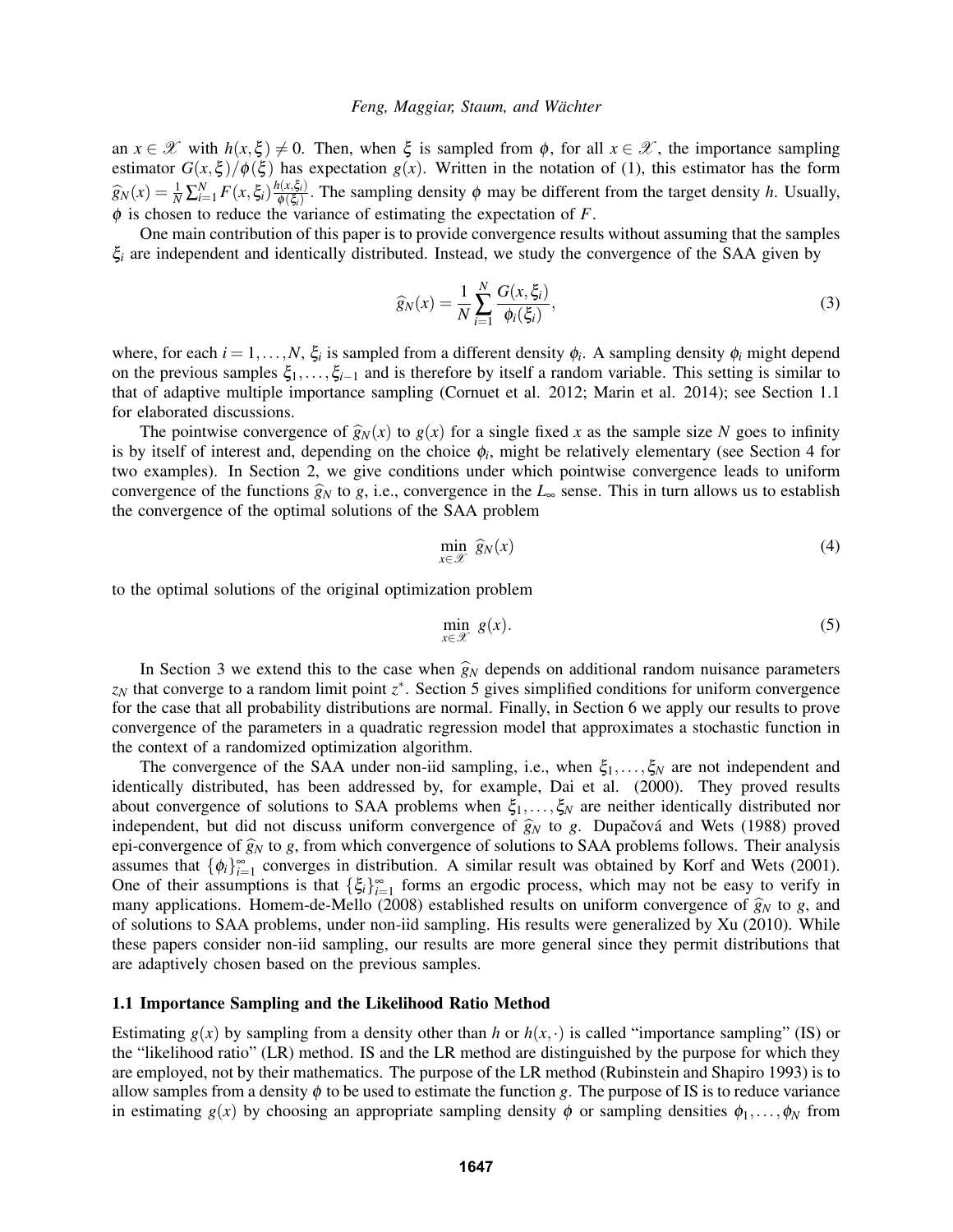which to sample. "Multiple importance sampling" (MIS) is the specific name for using multiple sampling densities in IS. In standard forms of MIS, the sampling densities  $\phi_1,\ldots,\phi_N$  are regarded as fixed;  $\phi_i$  cannot depend on ξ<sub>1</sub>,...,ξ<sub>*i*−1</sub>. Cornuet et al. (2012) proposed adaptive multiple importance sample (AMIS), which allows for such dependence:  $\xi_1,\ldots,\xi_N$  are sampled from different sampling densities  $\phi_1,\ldots,\phi_N$ , respectively, and the sampling distribution φ*<sup>i</sup>* for ξ*<sup>i</sup>* can depend on ξ1,...,ξ*i*−1. This is the setting within which we study the convergence of the SAA  $\hat{g}_N$  given in (3). However, we adopt the perspective of the LR method rather than the perspective of IS: we suppose that there is a sequence of random densities  $\phi_1,\ldots,\phi_N$  each depending on previous sampling, but we focus on using the sample  $\xi_1,\ldots,\xi_N$  to estimate the function *g* and not on how the densities  $\phi_1, \ldots, \phi_N$  should be chosen to minimize variance. That question is investigated in the literature on AMIS when the goal is to estimate  $g(x)$  for fixed x. In the LR method, when the goal is to estimate the function *g*, the choice of a single sampling density  $\phi$  was investigated by Rubinstein and Shapiro (1993).

When multiple sampling densities are used, an alternative estimator to (3) using the "balance heuristic weights" by Veach and Guibas (1995) has been employed. Regarding the sampling of  $\xi_1,\ldots,\xi_N$  as stratified sampling from the mixture distribution  $\sum_{j=1}^{N} \phi_j / N$ , justifies the mixture likelihood ratio (MLR) estimator  $\sum_{i=1}^{N} \frac{G(x,\xi_i)}{\sum_{j=1}^{N} \phi_j(\xi_j)}$  $\frac{G(x, \zeta_i)}{\sum_{j=1}^{N} \phi_j(\zeta_i)}$  instead of (3). In some situations, the MLR estimator performs much better than (3) (Feng and Staum 2015; Feng and Staum 2017; Owen and Zhou 2000). The convergence of AMIS, i.e., consistency in the statistical sense, is addressed by Marin et al. (2014), using a weak law of large numbers for triangular arrays. AMIS procedures vary in the way that they learn from function values and reuse them. Consistency results for some variants of AMIS are yet to be obtained (Marin et al. 2014). We are not aware of any previous uniform convergence results for AMIS. We hope that the present work for the specific approximation (3) will further research on strong and uniform convergence of different AMIS schemes, such as MLR.

In stochastic optimization, IS has been used, for example, in the context of Benders decomposition (Dantzig and Glynn 1990; Glynn 2013; Infanger 1992). Royset and Polak (2004) presented a result on uniform convergence of the SAA when  $\xi_1,\ldots,\xi_N$  are independently sampled from an identical sampling distribution. In their work, both the target and the sampling distributions are assumed to be normal.

### 2 UNIFORM CONVERGENCE

To recapitulate with more mathematical detail: let  $\mathscr X$  be a compact subset of  $\mathbb R^n$ ,  $\Xi$  be a subset of  $\mathbb R^d$  and *G* be a function from  $\mathscr{X} \times \mathbb{R}^d$  to  $\mathbb R$  whose support is contained in  $\mathscr{X} \times \mathbb{E}$ . Let  $(\Omega, \mathscr{G}, \mathbb{Q})$  be a probability space on which there is an infinite sequence of random vectors  $\{\xi_i\}_{i=1}^{\infty}$ , each  $\xi_i$  being a  $\mathcal G$ -measurable function from  $\Omega$  to  $\mathbb{R}^d$ . Define  $\{\mathscr{F}_i\}_{i=1}^{\infty}$  as the natural filtration of this sequence, i.e.,  $\mathscr{F}_i$  contains the information in  $\xi_1,\ldots,\xi_i$ . Suppose that under  $\mathbb Q$ , for every  $i \in \mathbb N$ , the conditional distribution of  $\xi_i$  given  $\mathscr{F}_{i-1}$  has a density  $\phi_i$ . Let  $\Xi_i$  represent the support of  $\phi_i$ ; this subset of  $\mathbb{R}^d$  can be random. Suppose that *G* :  $\mathcal{X} \times \Xi \rightarrow \mathbb{R}$  be a real-valued function so that, for all  $x \in \mathcal{X}$ , (2) exists and is finite.

We are concerned with uniform convergence as  $N \to \infty$  of the SAA  $\hat{g}_N$  defined by (3) to the function *g* defined by (2). The following assumption ensures that the ratios in (3) are finite.

**Assumption 1** With probability one, for every  $i \in \mathbb{N}$ ,  $\Xi \subseteq \Xi_i$ .

Our strategy is to assume that a pointwise strong law of large numbers applies (Assumption 2), and then to specify a Lipschitz-type condition (Assumption 3) that guarantees that the convergence is uniform. Assumption 2 For all  $x \in \mathcal{X}$ , w.p. 1,  $\lim_{N \to \infty} |\widehat{g}_N(x) - g(x)| = 0$ .

In Section 4 we discuss two pointwise laws of large numbers, including one in which  $\{\xi_i\}_{i=1}^{\infty}$  is neither independently nor identically distributed. The following Lipschitz assumption corresponds to Assumption S-LIP in Andrews (1992).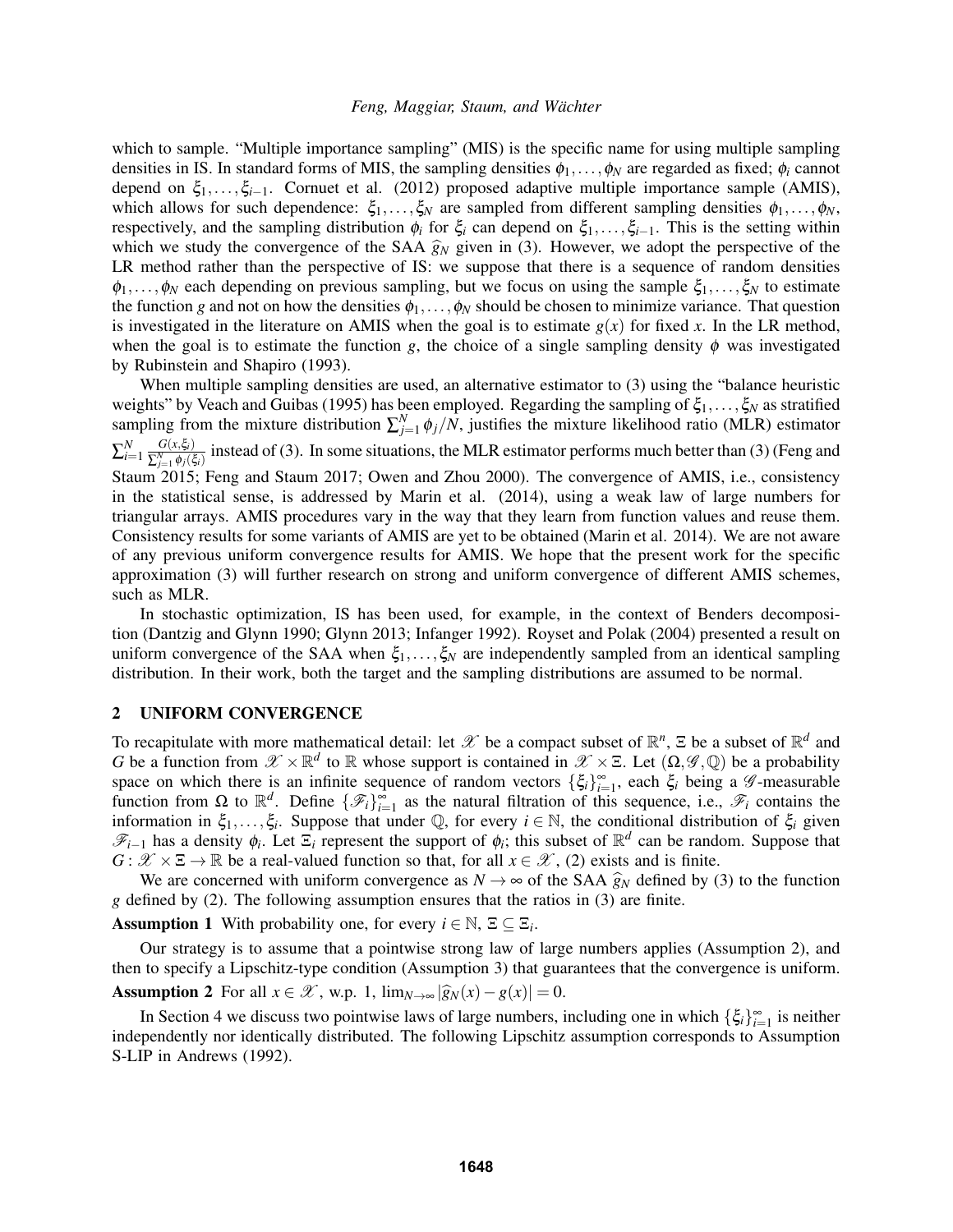**Assumption 3** There exists a function  $\gamma : \mathbb{R}_+ \to \mathbb{R}$  such that  $\lim_{\delta \to 0} \gamma(\delta) = 0$  and, for every  $i \in \mathbb{N}$ , there exists a (random) measurable function  $\gamma_i : \Xi_i \to \mathbb{R}$ , such that

$$
\sup_{N \in \mathbb{N}} \frac{1}{N} \sum_{i=1}^{N} \mathbf{E}[\gamma_i(\xi_i)] < \infty,\tag{6}
$$

and, with probability one,

$$
\lim_{N \to \infty} \frac{1}{N} \sum_{i=1}^{N} \left( \gamma_i(\xi_i) - \mathbb{E}[\gamma_i(\xi_i)] \right) = 0,\tag{7}
$$

and, for all  $x, x' \in \mathcal{X}$  and  $i \in \mathbb{N}$ , with probability one,

$$
\left|\frac{G(x,\xi_i)}{\phi_i(\xi_i)}-\frac{G(x',\xi_i)}{\phi_i(\xi_i)}\right|\leq \gamma_i(\xi_i)\gamma(\|x-x'\|_2). \tag{8}
$$

Lipschitz-type conditions similar to (8) are common in uniform convergence results (see, for example, Duffie and Singleton (1993), Jenish and Prucha (2009), Shapiro and Xu (2007)). Together with the compactness of the parameters, it allows for the extension of pointwise results to uniform ones. The Lipschitz constants are allowed to vary from sample to sample to accommodate a greater variety of sampling distributions, so long as they satisfy the regularity conditions given by (6) and (7). For the case of normal distributions, Section 5 presents conditions that are easier to verify than those above.

The next theorem follows from Theorem 3(b) in Andrews (1992). It establishes uniform convergence of the estimator  $\hat{g}_N$  to *g*.

**Theorem 1** If Assumptions 1, 2, and 3 hold, then, with probability one,  $\lim_{N\to\infty} ||\hat{g}_N - g||_{\infty} = 0$ .

Next we consider the convergence of the optimal solutions of the SAA (4) to the optimal solution of the original problem (5). Let  $\vartheta_N$  and  $\vartheta_*$  denote the optimal objective values of (4) and (5), respectively. Similarly, let  $\hat{S}_N$  and  $S_*$  denote the set of optimal solutions of (4) and (5), respectively. Finally, we define the distance of a point  $x \in \mathcal{X}$  to a set  $B \subseteq \mathcal{X}$  as  $dist(x, B) = inf_{x' \in B} ||x - x'||_2$  and the deviation of a set  $A \subseteq \mathcal{X}$  from the set *B* as  $\mathbb{D}(A, B) = \sup_{x \in A} \text{dist}(x, B)$ .

**Theorem 2** Suppose that Assumptions 1, 2, and 3 hold, that (i)  $G(\cdot,\xi)$  is lower semi-continuous for all  $\xi \in \mathbb{R}^d$ , and (ii) that there exists an integrable function  $Z(\xi)$  such that  $G(x,\xi) \geq Z(\xi)$  for all  $x \in \mathcal{X}$  and almost all  $\xi \in \Xi$ . Further assume that there exists a compact set  $C \subseteq \mathcal{X}$  such that  $S^*$  is non-empty and contained in *C*, and with probability one, for *N* large enough,  $\hat{S}_N$  is non-empty and contained in *C*. Then, with probability one,  $\lim_{N\to\infty} \hat{\vartheta}_N = \vartheta_*$  and  $\lim_{N\to\infty} \mathbb{D}(\hat{S}_N, S_*) = 0$ .

The proof of this theorem follows very closely the proof of Theorem 5.3 in Shapiro et al. (2009), but we include it here for completeness because the conditions are slightly different. We establish the result in two lemmas.

Lemma 1 Suppose Assumptions 1, 2, and 3 hold. Further assume that *S*<sup>∗</sup> is not empty and that, with probability one,  $\widehat{S}_N$  is non-empty for all *N* sufficiently large. Then  $\lim_{N\to\infty} \widehat{\vartheta}_N = \vartheta_*$  with probability one.

*Proof.* We prove  $\lim_{N\to\infty} \widehat{\vartheta}_N = \vartheta_*$  in the event that  $\widehat{S}_N$  is non-empty for all *N* sufficiently large and that lim<sub>*N*→∞</sub>  $\|\hat{g}_N - g\|_{\infty} = 0$ . This event has probability one by assumption and by Theorem 1.

Let  $x_*$  be an optimal solution of (5). Because  $\lim_{N\to\infty} \|\widehat{g}_N - g\|_{\infty} = 0$ ,  $\lim_{N\to\infty} \widehat{g}_N(x_*) = g(x_*) = \vartheta_*$ . Since  $\widehat{\vartheta}_N$  is the optimal value of (4),  $\widehat{\vartheta}_N \leq \widehat{g}_N(x_*)$  for all *N*. As a consequence, lim sup $_{N\to\infty} \widehat{\vartheta}_N \leq \vartheta_*$ .

Define  $\hat{\theta}_{\text{inf}} = \liminf_{N \to \infty} \hat{\theta}_N$ . There exist a subsequence  $\{N_i\}_{i=1}^{\infty}$  of the natural numbers and a sequence  ${x_N}_{N=1}^{\infty}$  of points in  $\mathscr X$  such that for every  $i = 1, ..., \infty$ ,  $x_{N_i} \in S_{N_i}$ , and  $\lim_{i \to \infty} \widehat{g}_{N_i}(x_{N_i}) = \widehat{\vartheta}_{\inf}$ . Because lim<sub>*N*→∞</sub>  $\|\hat{g}_N - g\|_{\infty} = 0$ , we also have lim<sub>*i→∞ g*(*x<sub>N<i>i*</sub></sub>) =  $\vartheta_{\text{inf}}$ . Since  $\vartheta_*$  is the optimal value of (5),  $\vartheta_* \leq g(x_{N_i})$ </sub> for all *N<sub>i</sub>*. Therefore  $\vartheta_* \leq \vartheta_{\text{inf}}$ . Overall, we have obtained  $\limsup_{N \to \infty} \vartheta_N \leq \vartheta_* \leq \liminf_{N \to \infty} \vartheta_N$ .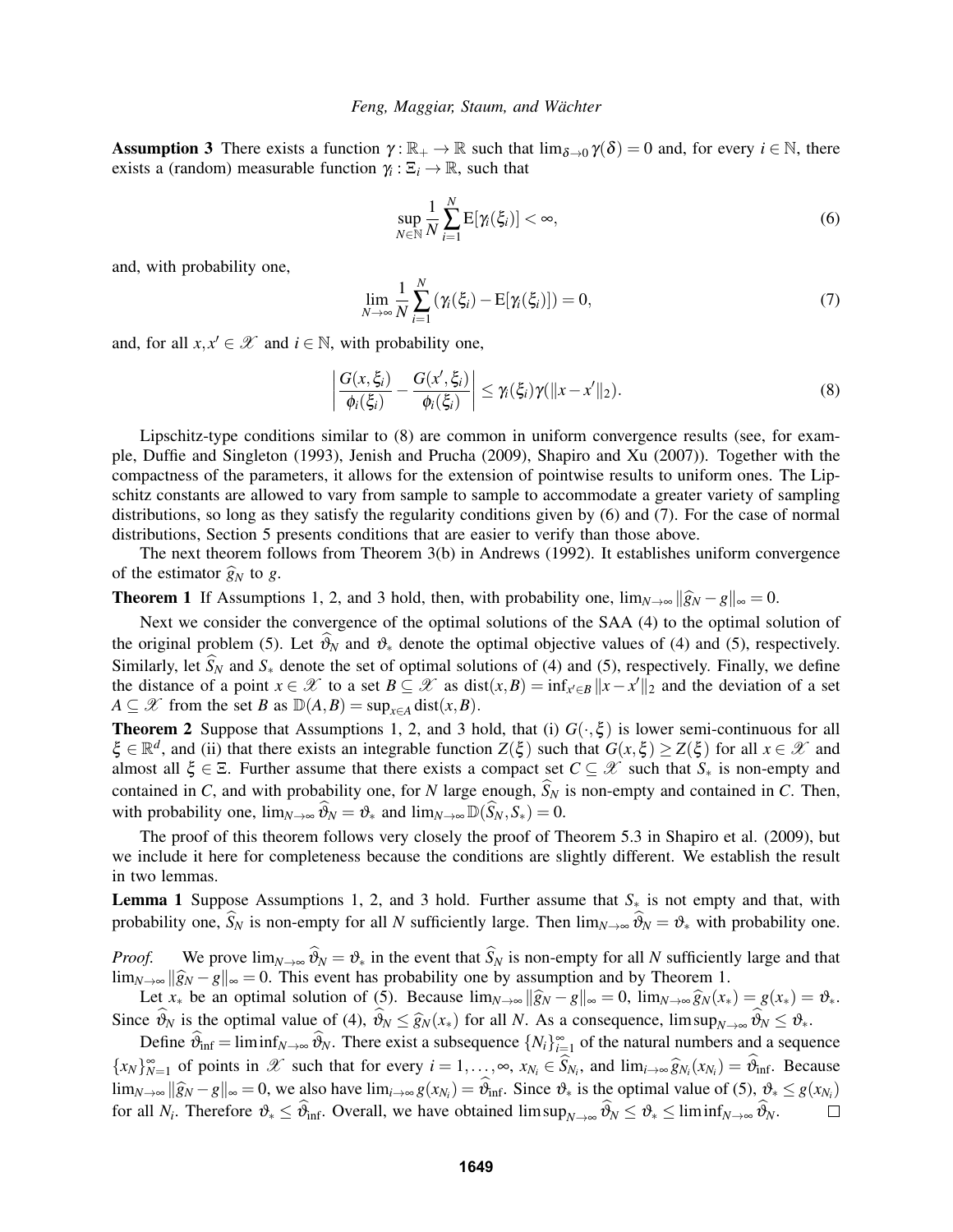**Lemma 2** Suppose the assumptions of Theorem 2 hold. Then, with probability one,  $\lim_{N\to\infty} \mathbb{D}(\widehat{S}_N, S_*) = 0$ .

*Proof.* We prove  $\lim_{N\to\infty} \mathbb{D}(\widehat{S}_N, S_*) = 0$  in the event that  $\lim_{N\to\infty} \|\widehat{g}_N - g\|_{\infty} = 0$ ,  $\lim_{N\to\infty} \widehat{\vartheta}_N = \vartheta_*$ , and  $\widehat{S}_N$  is non-empty and contained in C for all N sufficiently large. This event has probability one by Theorem 1, by Lemma 1, and by assumption.

Consider any subsequence  $\{N_i\}_{i=1}^{\infty}$  of the natural numbers and sequence  $\{x_N\}_{N=1}^{\infty}$  of points in  $\mathcal{X}$ such that for every  $i = 1, ..., \infty$ ,  $x_{N_i} \in S_{N_i}$ . Because *C* is compact, the sequence  $\{x_{N_i}\}_{i=1}^{\infty}$  has a limit point. Consider any such limit point, and denote it as  $x^*$ . Consider any subsequence  $\{N_i'\}_{i=1}^\infty$  of  $\{N_i\}_{i=1}^\infty$  such that  $\lim_{i \to \infty} x_{N'_i} = x^*$ . For any  $i$ ,  $\widehat{\vartheta}_{N'_i} - g(x^*) = \widehat{g}_{N'_i}(x_{N'_i}) - g(x^*) = (\widehat{g}_{N'_i}(x_{N'_i}) - g(x_{N'_i})) + (g(x_{N'_i}) - g(x^*))$ . It follows from assumptions (i) and (ii) in Theorem 2 and Theorem 7.47 in Shapiro et al. (2009) that *g* is lower semi-continuous, which in turn implies that  $\liminf_{i\to\infty}(g(x_{N_i'})-g(x^*))\geq 0$ . We also have  $\lim_{i \to \infty} (\widehat{g}_{N_i'}(x_{N_i'}) - g(x_{N_i'})) = 0$  since  $\lim_{N \to \infty} ||\widehat{g}_N - g||_{\infty} = 0$ . Therefore  $\lim_{i \to \infty} \widehat{\vartheta}_{N_i'} \ge g(x^*)$ . We also have lim<sub>*N*→∞</sub>  $\widehat{\theta}_N = \vartheta_*$ . Thus,  $g(x^*) \leq \vartheta_*$ , which implies  $x^* \in S_*$ . Overall, we show that if  $x^*$  is a limit point of a sequence  $\{x_{N_i}\}_{i=1}^{\infty}$  of points that are optimal solutions of a sequence of SAA problems given by (4). Therefore  $x^*$  is in  $S_*$  so lim  $\sup_{N \to \infty} \mathbb{D}(\widehat{S}_N, S_*) = \limsup_{N \to \infty} \sup_{x \in \widehat{S}_N} \text{dist}(x, S_*) = 0.$  $\Box$ 

# 3 RESULTS WHEN SOME PARAMETERS CONVERGE

In this section we consider the situation in which the vector *x* in the parametric integral (2) may include some parameters that are of primary interest and other parameters that are of auxiliary interest or are mere nuisance parameters. We write  $x = (y, z)$  where y is of primary interest and z is not. We provide results relevant to SAA and optimization over *y* alone, where the SAAs are constructed using a convergent sequence of random values of the *z* parameters. For example, these values of the *z* parameters may represent estimators of statistical parameters, stochastic processes that converge to a limiting random variable, decisions that are updated and converge over time, etc. Section 6 describes an example in which *z* corresponds to the iterates of a randomized optimization algorithm.

To be mathematically precise, let us assume that in the framework established in Section 2,  $\mathscr{X} = \mathscr{Y} \times \mathscr{Z}$ , where  $\mathscr{Y} \subseteq \mathbb{R}^{n_y}$  and  $\mathscr{Z} \subseteq \mathbb{R}^{n_z}$  for some  $n_y$  and  $n_z$  that sum to *n*. Further suppose there is a sequence of random vectors  $\{Z_N\}_{N=1}^{\infty}$ , each  $Z_N$  being a  $\mathscr G$ -measurable function from  $\Omega$  to  $\mathbb{R}^{n_z}$ . This sequence need *not* be adapted to the filtration  $\{\mathcal{F}_i\}_{i=1}^{\infty}$ . We analyze problems in which this sequence converges to a limiting random variable *Z*∗.

Assumption 4 There exists a random variable  $Z_*$  such that  $\lim_{N\to\infty} ||Z_N - Z_*||_2 = 0$  with probability one.

We study the convergence of SAAs  $\hat{g}_N^Z : \Omega \to L_\infty(\mathcal{Y})$  given by  $\hat{g}_N^Z(y) = \frac{1}{N} \sum_{i=1}^N \frac{G(y, Z_N, \xi_i)}{\phi_i(\xi_i)}$  $\frac{y, Z_N, \varsigma_i}{\phi_i(\xi_i)}$  to the function  $g^Z$ :  $\Omega \to L_\infty(\mathscr{Y})$  given by  $g^Z(y) = g(y, Z_*)$ .

The following result is a generalization of Theorem 1 in this context. Here, Assumptions 1, 2, and 3 refer to  $G: \mathcal{X} \times \Xi \to \mathbb{R}$  with  $\mathcal{X} = \mathcal{Y} \times \mathcal{Z}$  and  $x = (y, z) \in \mathcal{Y} \times \mathcal{Z}$ .

**Theorem 3** If Assumptions 1, 2, 3, and 4 hold, then with probability one,  $\lim_{N\to\infty} ||\hat{g}_N^Z - g^Z||_{\infty} = 0$ .

*Proof.* We have

$$
\|\widehat{g}_{N}^{Z} - g^{Z}\|_{\infty} = \sup_{y \in \mathcal{Y}} \left| \frac{1}{N} \sum_{i=1}^{N} \frac{G(y, Z_{N}, \xi_{i})}{\phi_{i}(\xi_{i})} - g(y, Z_{*}) \right|
$$
  
\n
$$
\leq \sup_{y \in \mathcal{Y}} \frac{1}{N} \sum_{i=1}^{N} \left| \frac{G(y, Z_{N}, \xi_{i})}{\phi_{i}(\xi_{i})} - \frac{G(y, Z_{*}, \xi_{i})}{\phi_{i}(\xi_{i})} \right| + \sup_{y \in \mathcal{Y}} \left| \frac{1}{N} \sum_{i=1}^{N} \frac{G(y, Z_{*}, \xi_{i})}{\phi_{i}(\xi_{i})} - g(y, Z_{*}) \right|
$$
  
\n
$$
\leq \sup_{y \in \mathcal{Y}} \frac{1}{N} \sum_{i=1}^{N} \gamma_{i}(\xi_{i}) \gamma (\|Z_{N} - Z_{*}\|_{2}) + \sup_{y \in \mathcal{Y}} \left| \frac{1}{N} \sum_{i=1}^{N} \frac{G(y, Z_{*}, \xi_{i})}{\phi_{i}(\xi_{i})} - g(y, Z_{*}) \right|.
$$
\n(9)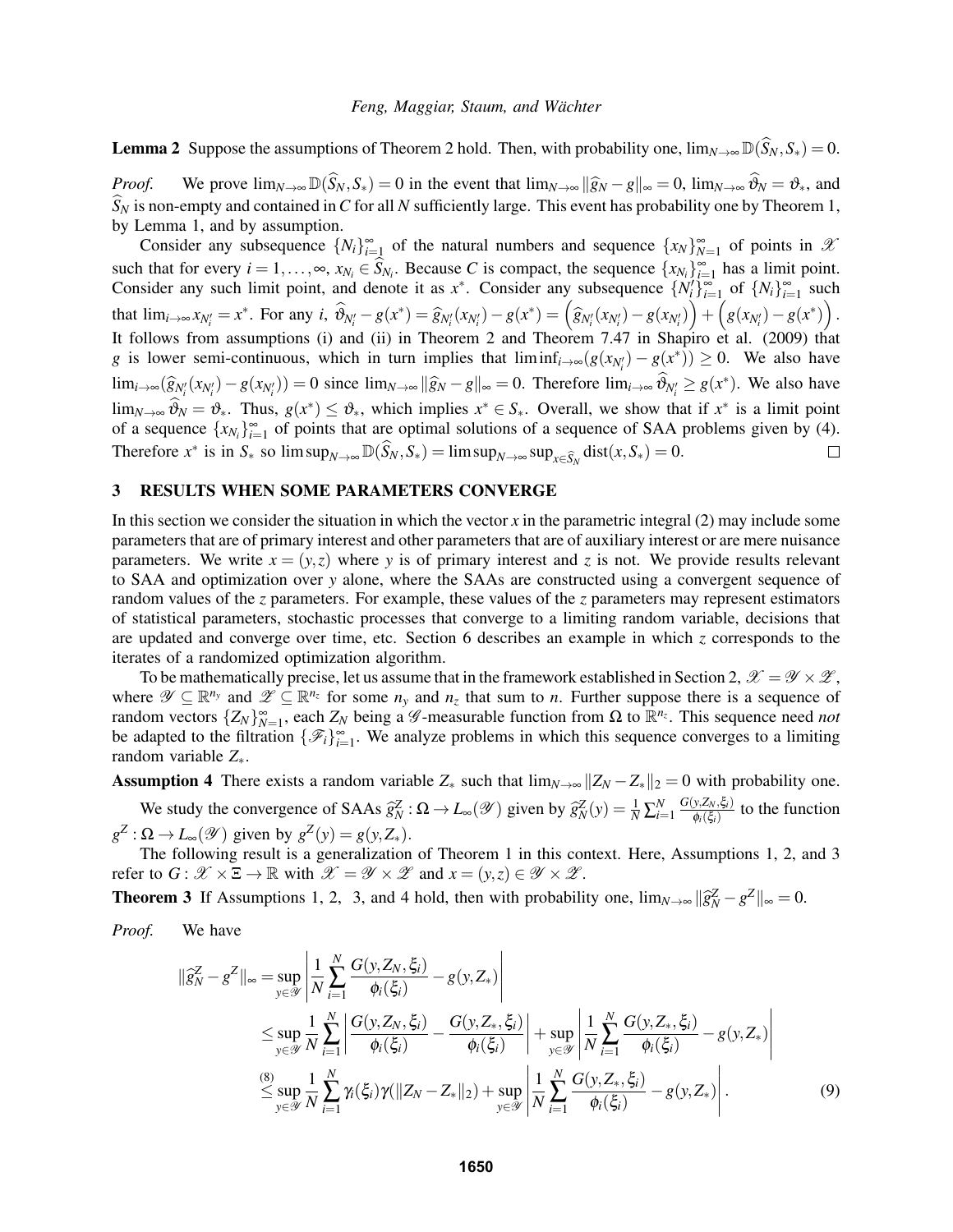By Theorem 1, the second term converges to zero. For the first term, we see that

$$
\frac{1}{N}\sum_{i=1}^{N}\gamma_{i}(\xi_{i})=\frac{1}{N}\sum_{i=1}^{N}(\gamma_{i}(\xi_{i})-\mathrm{E}[\gamma_{i}(\xi_{i})])+\frac{1}{N}\sum_{i=1}^{N}\mathrm{E}[\gamma_{i}(\xi_{i})],
$$

where, by Assumption 3, the first term converges to zero and the second term is bounded. Since  $Z_N$ converges to  $Z_*$ , we have from the continuity of  $\gamma$  at 0 that  $\gamma(||Z_N - Z_*||_2) \to 0$ . Hence, also the first term in (9) converges to zero.

Finally, in analogy to (5) and (4), we consider the optimization problem  $\vartheta_*^Z := \min_{y \in \mathcal{Y}} g^Z(y)$  and its sample average approximation  $\hat{\theta}_N^Z := \min_{y \in \mathcal{Y}} \hat{g}_N^Z(y)$ . Let  $S_\epsilon^Z$  and  $\hat{S}_N^Z$  denote the set of optimal minimizers of  $g^Z$  and  $\hat{\theta}_N^Z$  respectively. Theorem 4 follows from Theorem 3 in the same way that T of  $g^{\overline{Z}}$  and  $\hat{g}^{\overline{Z}}_N$ , respectively. Theorem 4 follows from Theorem 3 in the same way that Theorem 2 follows from Theorem 1.

**Theorem 4** Suppose that Assumptions 1, 2, 3, and 4 hold, that (i)  $G(\cdot,\xi)$  is lower semi-continuous for all  $\xi \in \mathbb{R}^d$ , and (ii) that there exists an integrable function  $Z(\xi)$  such that  $G(y, z, \xi) \geq Z(\xi)$  for all  $(y, z) \in \mathcal{Y} \times \mathcal{Z}$ and almost all  $\xi \in \Xi$ . Further assume that there exists a compact set  $C \subseteq \mathscr{Y}$  such that, with probability one,  $S^Z_*$  is non-empty and contained in *C* and for *N* large enough,  $\hat{S}^Z_N$  is non-empty and contained in *C*. Then, with probability one,  $\lim_{N \to \infty} \widehat{\theta}_N^Z = \vartheta_*^Z$  and  $\lim_{N \to \infty} \mathbb{D}(\widehat{S}_N^Z, S_*^Z) = 0$ .

# 4 POINTWISE STRONG LAWS OF LARGE NUMBERS

In this section, we give two examples of theorems that imply the pointwise convergence required in Assumption 2. The first is the well-known strong law of large numbers for independent and identically distributed random variables. It follows, for example, from Theorem 6.1 in Billingsley (1995), using the fact that  $\phi_i$  is the density for  $\xi_i$ , and therefore  $E\left[\frac{G(x,\xi_i)}{\phi_i(\xi)}\right]$ φ*i*(ξ*i*)  $\big] = g(x)$ . We however need the following assumption on the measurability of  $G(x, \cdot)$ .

Assumption 5 For all  $x \in \mathcal{X}$ ,  $G(x, \cdot)$  is a measurable function on  $\mathbb{R}^d$  and  $g(x) < \infty$ .

**Theorem 5** Suppose Assumption 1 and 5 hold. If  $\{\xi_i\}_{i=1}^{\infty}$  are independent and identically distributed (i.e.,  $\phi_i = \phi_1$  for all *i*), then for all  $x \in \mathcal{X}$ , with probability one,  $\lim_{N \to \infty} |\widehat{g}_N(x) - g(x)| = 0$ .

Next we establish a pointwise strong law of large numbers for the case in which  $\{\xi_i\}_{i=1}^{\infty}$  are neither independently nor identically distributed.

**Assumption 6** There exist non-negative constants *k* and *b* such that, with probability one, for all  $i \in \mathbb{N}$ ,  $x \in \mathscr{X}$ , and  $\xi \in \Xi_i$ ,  $\frac{|G(x,\xi)|}{\phi_i(\xi)} \leq k \exp(b\|\xi\|_2)$ .

Assumptions on the unconditional moment generating function of  $F(x,\xi)$  in (1), for each  $x \in \mathcal{X}$ , are common in this type of analysis (Dai et al. 2000; Homem-de-Mello 2008; Xu 2010). In Assumption 7, we focus instead on the moment generating function *M<sub>i</sub>* of the conditional distribution of  $\|\xi_i\|_2$  given  $\mathcal{F}_{i-1}$ , defined as  $M_i(s) = \mathbb{E}[\exp(s||\xi_i||_2)|\mathscr{F}_{i-1}] = \int_{\Xi_i} \exp(s||\xi||_2)\phi_i(\xi) d\xi$ . Note that  $M_i$  is a random function.

Assumption 7 There exists  $\alpha \geq 1$  such that  $\sum_{i=1}^{\infty} i^{-2\alpha} E[M_i(2\alpha b)] < \infty$ , where *b* is as in Assumption 6.

In Section 5 we show that Assumption 7 is satisfied when the densities  $\phi_i$  are normal distributions with bounded means.

**Theorem 6** Suppose Assumption 1, 5, 6, and 7 hold. Then for all  $x \in \mathcal{X}$ , with probability one,  $\lim_{N\to\infty} |\widehat{g}_N(x) - g(x)| = 0.$ 

For the proof of Theorem 6 we require the following relationship.

**Lemma 3** Given  $a, c \in \mathbb{R}$  and  $r \ge 1$ , the following inequality holds:  $|a+c|^r \le (1+|c|)^r (1+|a|^r)$ .

*Proof.* Clearly,  $|a+c|^r \leq (|a|+|c|)^r$ . We now consider the two cases  $|a| \geq 1$  and  $|a| < 1$ .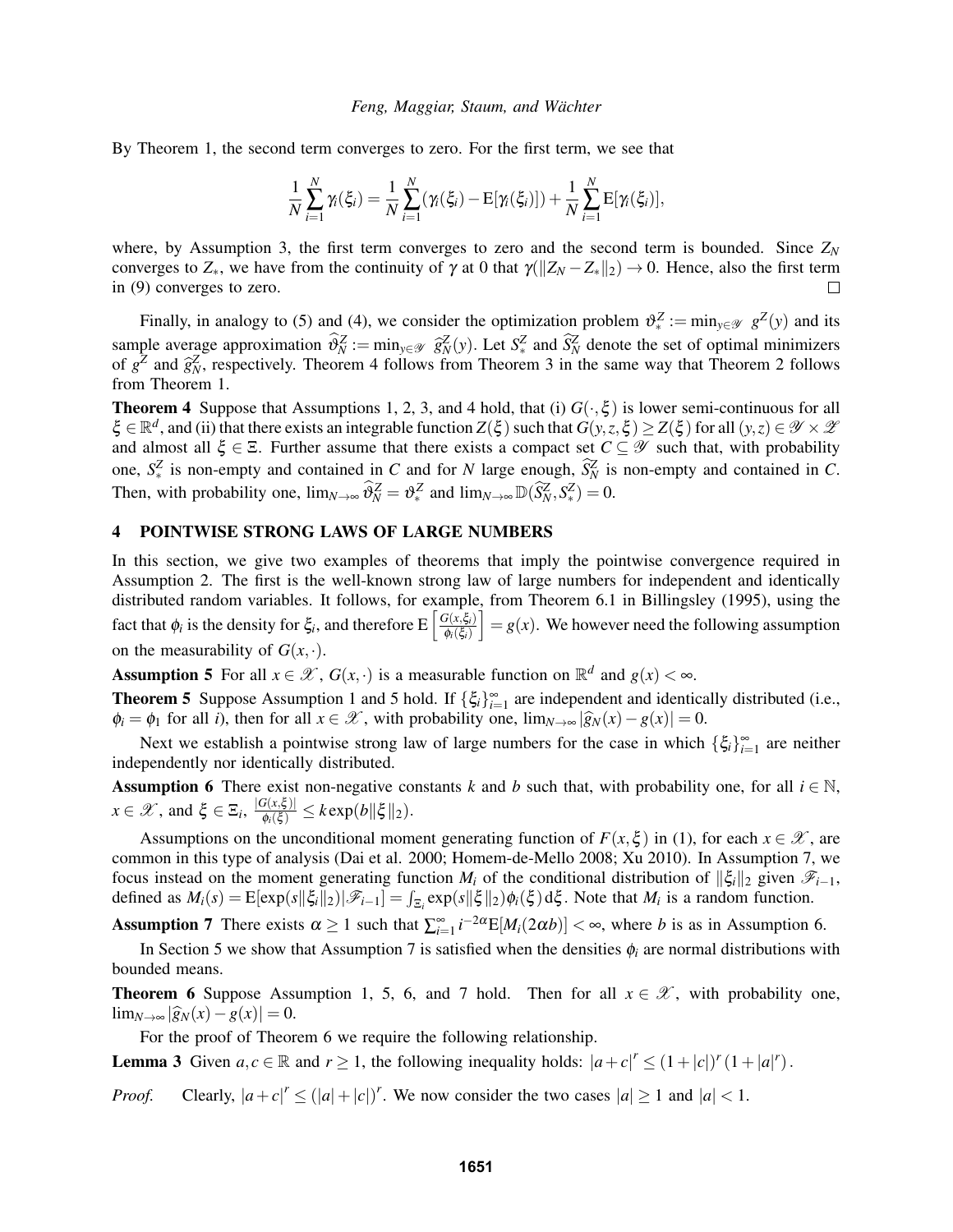If 
$$
|a| \ge 1
$$
, then  $(|a| + |c|)^r = |a|^r \left(1 + \frac{|c|}{|a|}\right)^r \le |a|^r (1 + |c|)^r \le (1 + |a|^r) (1 + |c|)^r$ .  
\nIf  $|a| < 1$ , then  $(|a| + |c|)^r \le (1 + |c|)^r \le (1 + |a|^r) (1 + |c|)^r$ .

*Proof of Theorem 6.* For a given fixed  $x \in \mathcal{X}$  and all  $i, N \in \mathbb{N}$ , define  $U_i = \frac{G(x, \xi_i)}{\phi_i(\xi_i)} - g(x)$  and  $V_N = \sum_{i=1}^N U_i$ so that  $\hat{g}_N(x) - g(x) = V_N/N$ . The claim of the theorem follows from Chow's strong law of large numbers for martingales (see Chow (1967)) which that states that  $V_N/N \to 0$  with probability one.

The remainder of this proof verifies that our setting satisfies the conditions for the theorem in Chow (1967). The conditions are that  $V_N$  be a martingale whose increments satisfy Chung's condition (Equation) (3.2) in Chung (1951)). That is, there exists  $\alpha \ge 1$  such that  $\sum_{i=1}^{\infty} i^{-\left(1+\alpha\right)} E[|U_i|^{2\alpha}] < \infty$ .

To see that  $V_N$  is a martingale, recall that  $\phi_i$  is the density of  $\xi_i$ , and therefore  $E[U_i] = 0$  for all  $i \in \mathbb{N}$  with probability one. Letting  $a = U_i + g(x) = \frac{|G(x, \xi_i)|}{\phi_i(\xi_i)}$ ,  $c = -g(x)$  and  $r = 2\alpha$  in Lemma 3, we find:  $\mathbb{E}\left[|U_i|^{2\alpha}\right] \leq C\left(1+\mathbb{E}\left[\left(\frac{|G(x,\xi_i)|}{\phi_i(\xi_i)}\right)\right]\right)$ φ*i*(ξ*i*)  $\binom{2\alpha}{\alpha}$ , where  $C = (1 + |g(x)|)^{2\alpha}$ . Assumption 6 then yields

$$
\mathsf{E}\left[\left(\frac{|G(x,\xi_i)|}{\phi_i(\xi_i)}\right)^{2\alpha}\right] = \mathsf{E}\left[\mathsf{E}\left[\left(\frac{|G(x,\xi_i)|}{\phi_i(\xi_i)}\right)^{2\alpha}\middle|\mathscr{F}_{i-1}\right]\right] \leq \mathsf{E}\left[\mathsf{E}\left[k^{2\alpha}\exp(2\alpha b\|\xi_i\|_2)|\mathscr{F}_{i-1}\right]\right] = k^{2\alpha}\mathsf{E}[M_i(2\alpha b)].
$$

Since  $\alpha + 1 > 1$ , we have  $\sum_{i=1}^{\infty} i^{-(1+\alpha)} < \infty$ , and with Assumption 7

$$
\sum_{i=1}^{\infty} i^{-(1+\alpha)} \mathbb{E}[|U_i|^{2\alpha}] \leq C \left( \sum_{i=1}^{\infty} i^{-(1+\alpha)} + k^{2\alpha} \sum_{i=1}^{\infty} i^{-(1+\alpha)} \mathbb{E}[M_i(2\alpha b)] \right) < \infty.
$$

Hence, Chung's condition holds.

## 5 NORMAL DISTRIBUTIONS AND SMOOTH FUNCTIONS

Assumption 3 is stated in very general terms. Now we present specific conditions that are easier to verify. We consider the case in which all density functions correspond to normal distributions with different means  $\mu$  and variances  $\sigma^2$ , so they are of the form

$$
\varphi(\mu,\sigma,\xi) = \frac{1}{(\sqrt{2\pi\sigma})^d} \exp\left(-\frac{\|\xi-\mu\|_2^2}{2\sigma^2}\right).
$$
 (10)

Assumption 8 Let  $\Xi = \mathbb{R}^d$ , and for all  $x \in \mathcal{X}$  and  $\xi \in \mathbb{R}^d$  we have  $h(x, \xi) = \varphi(x, \bar{\sigma}, \xi)$  for some  $\bar{\sigma} > 0$ . Furthermore, for all  $i \in \mathbb{N}$ , and  $\xi \in \mathbb{R}^d$ , we have  $\Xi_i = \mathbb{R}^d$  and  $\phi_i(\xi) = \phi(\mu_i, \sigma_i, \xi)$  for some random variables  $\mu_i \in \mathbb{R}$  and  $\sigma_i \geq \bar{\sigma}$ . The sequence  $\{\mu_i\}$  is uniformly bounded with probability one.

Under this assumption, the moment generating functions

$$
M_i(s) = \int \exp(s||\xi||_2)\phi_i(\xi) d\xi = \frac{1}{(\sqrt{2\pi\sigma_i})^d} \int \exp\left(s||\xi||_2 - \frac{||\xi - \mu_i||_2^2}{2\sigma_i^2}\right) d\xi,
$$

are uniformly bounded for fixed *s*, and Assumption 7 holds (for any values of  $\alpha \ge 1$  and  $b > 0$ ). Furthermore, the following lemma establishes that the likelihood ratio has subexponential growth.

**Lemma 4** Suppose Assumption 8 holds. The there exist non-negative constants  $k_h$  and  $b_h$  so that

$$
\frac{h(x,\xi)}{\phi_i(\xi)} \le k_h \exp(b_h ||\xi||_2)
$$
\n(11)

for all  $i \in \mathbb{N}$ ,  $x \in \mathcal{X}$ , and  $\xi \in \Xi$ .

 $\Box$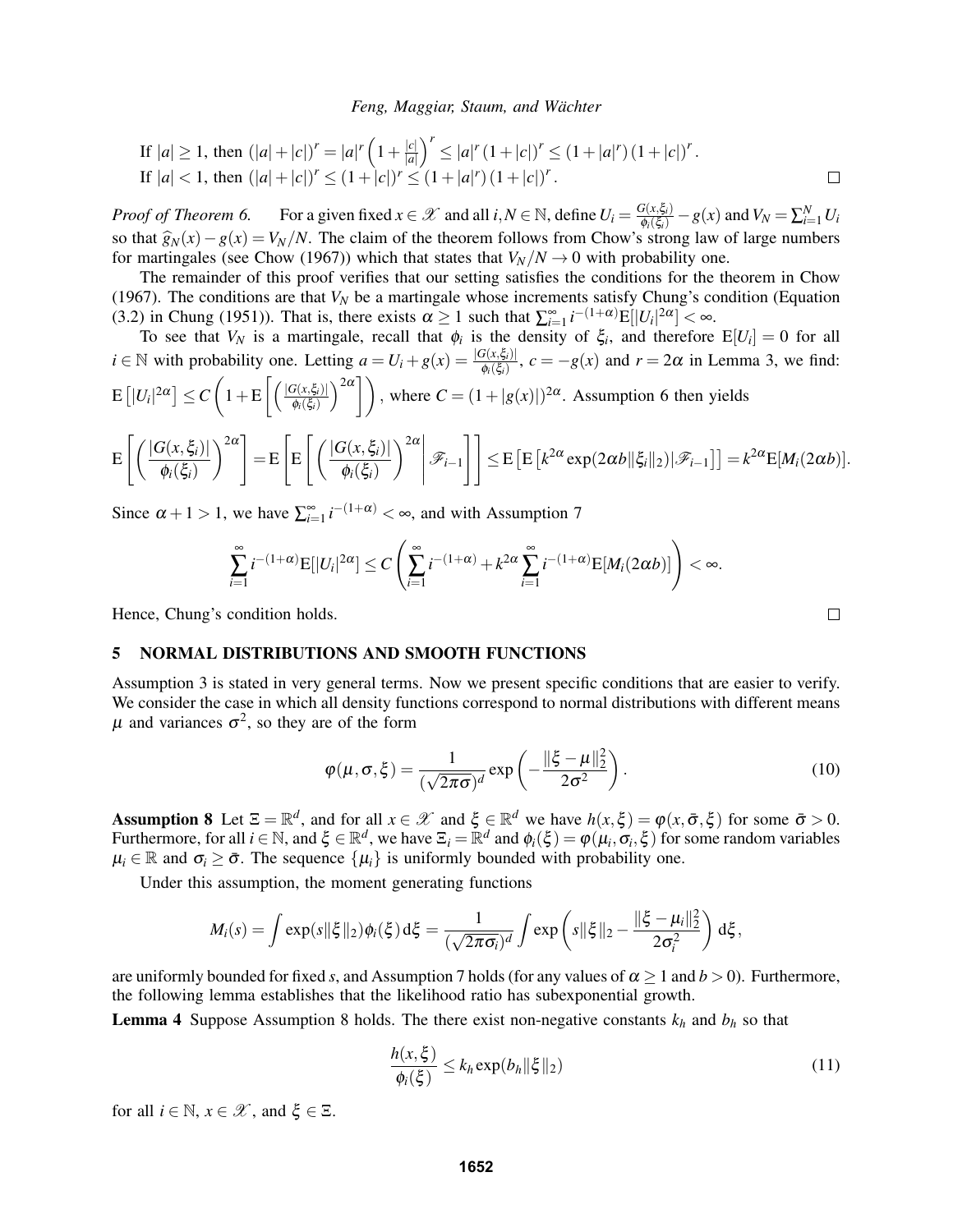*Proof.* Choose any  $i \in \mathbb{N}$ ,  $x \in \mathcal{X}$ , and  $\xi \in \Xi$ . Then

$$
\log\left(\frac{h(x,\xi)}{\phi_i(\xi)}\right) = \log\left(\varphi(x,\bar{\sigma},\xi)\right) - \log\left(\varphi(\mu_i,\sigma_i,\xi)\right) \stackrel{(10)}{=} - \frac{\|x-\xi\|_2^2}{2\bar{\sigma}^2} + \frac{\|\xi-\mu_i\|_2^2}{2\sigma_i^2}
$$
\n
$$
= \frac{1}{2\bar{\sigma}^2} \left( -\|x\|_2^2 + 2\langle x,\xi\rangle - \|\xi\|_2^2 + \frac{\bar{\sigma}^2}{\sigma_i^2} \|\mu_i\|_2^2 - 2\frac{\bar{\sigma}^2}{\sigma_i^2} \langle \mu_i,\xi\rangle + \frac{\bar{\sigma}^2}{\sigma_i^2} \|\xi\|_2^2 \right)
$$
\n
$$
= \frac{1}{2\bar{\sigma}^2} \left( \frac{\bar{\sigma}^2}{\sigma_i^2} \|\mu_i\|_2^2 - \|x\|_2^2 + 2\langle x-\frac{\bar{\sigma}^2}{\sigma_i^2}\mu_i,\xi\rangle + \left[\frac{\bar{\sigma}^2}{\sigma_i^2} - 1\right] \|\xi\|_2^2 \right). \tag{12}
$$

By Assumption 8,  $\sigma_i \geq \bar{\sigma}$ , and the term in the square brackets is non-positive. Because  $\mathscr X$  is compact and  $\mu_i$  is bounded by Assumption 8, there exist positive constants  $\tilde{k}$  and  $b_h$  so that for all  $i \in \mathbb{N}$ ,  $x \in \mathscr{X}$ , and  $\xi \in \Xi$ ,  $\log \left( \frac{h(x,\xi)}{\phi(\xi)} \right)$  $\left(\sum_{k=1}^{n} \sum_{k=1}^{n} |z_k|^2\right) \leq \tilde{k} + b_h \|\xi\|_2$ . The claim of Lemma 4 follows with  $k_h = \exp(\tilde{k})$ .  $\Box$  $\pmb{\phi}_i(\pmb{\xi})$ 

We also require some differentiability properties for *F*.

**Assumption 9** Suppose, that *F* in (1) is continuously differentiable in *x* for any  $\xi \in \Sigma$ , and that there exist  $k_F$ ,  $b_F > 0$  so that for any  $x \in \mathcal{X}$  and any  $\xi \in \Xi$ 

$$
|F(x,\xi)| \le k_F \exp(b_F \|\xi\|_2) \quad \text{and} \tag{13a}
$$

$$
\|\nabla_x F(x,\xi)\|_2 \le k_F \exp(b_F \|\xi\|_2). \tag{13b}
$$

Here,  $\nabla_x$  denotes the gradient with respect to *x*.

A consequence of the final proposition is that the claims of Theorems 1, 2, 3, and 4 hold under Assumptions 8 and 9.

**Proposition 1** If Assumptions 8 and 9 hold, then Assumptions 1, 2, and 3 hold for  $G(x, \xi) = F(x, \xi)h(x, \xi)$ .

*Proof.* Suppose the assumptions of Proposition 1 hold. Assumption 8 implies Assumption 1, and Assumption 9 implies Assumption 5. We already argued above that Assumption 7 holds because of Assumption 8. Assumption 6 holds, since for any  $i \in \mathbb{N}$ ,  $x \in \mathcal{X}$ , and  $\xi \in \Xi$ ,

$$
\frac{|G(x,\xi)|}{\phi_i(\xi)} \stackrel{(10)}{=} |F(x,\xi)| \frac{h(x,\xi)}{\phi_i(\xi)} \stackrel{(11),(13a)}{\leq} k_F \exp(b_F \|\xi\|_2) \cdot k_h \exp(b_h \|\xi\|_2).
$$

where we used Lemma 4. Therefore, Theorem 6 implies that Assumption 2 holds. It remains to prove that Assumption 3 is also implied.

Note that  $\nabla_x h(x,\xi) = \frac{1}{\sigma^2} h(x,\xi)(x-\xi)$  for all  $x,\xi \in \mathbb{R}^d$ . Using this and the mean value theorem, we have for all  $i \in \mathbb{N}$  and  $x, x' \in \mathcal{X}$  that

$$
\left| \frac{G(x,\xi_i)}{\phi_i(\xi_i)} - \frac{G(x',\xi_i)}{\phi_i(\xi_i)} \right| = \frac{1}{\phi_i(\xi_i)} \langle \nabla_x G(\bar{x}_i, \xi_i), x - x' \rangle
$$
  
\n
$$
= \frac{1}{\phi_i(\xi_i)} \langle \nabla_x F(\bar{x}_i, \xi_i) h(\bar{x}_i, \xi_i) + F(\bar{x}_i, \xi_i) \nabla_x h(\bar{x}_i, \xi_i), x - x' \rangle
$$
  
\n
$$
= \frac{h(\bar{x}_i, \xi_i)}{\phi_i(\xi_i)} \langle \nabla_x F(\bar{x}_i, \xi_i) + \frac{1}{\sigma^2} F(\bar{x}_i, \xi_i) (\bar{x}_i - \xi_i), x - x' \rangle
$$
(14)

for some  $\bar{x}_i \in \{\lambda_i x + (1 - \lambda_i)x': \lambda_i \in (0, 1)\}\$ . With  $M_x = \max\{\|x\|_2 : x \in \mathcal{X}\} < \infty$ , we find

$$
\left\| \nabla_{x} F(\bar{x}_{i}, \xi_{i}) + \frac{1}{\bar{\sigma}^{2}} F(\bar{x}_{i}, \xi_{i}) (\bar{x}_{i} - \xi_{i}) \right\|_{2} \leq k_{F} \exp(b_{F} \|\xi_{i}\|_{2}) + \frac{1}{\bar{\sigma}^{2}} k_{F} \exp(b_{F} \|\xi_{i}\|_{2}) (M_{x} + \|\xi_{i}\|_{2})
$$
  

$$
\leq k_{F} \left( 1 + \frac{M_{x} + 1}{\bar{\sigma}^{2}} \right) \exp((b_{F} + 1) \|\xi_{i}\|_{2}), \tag{15}
$$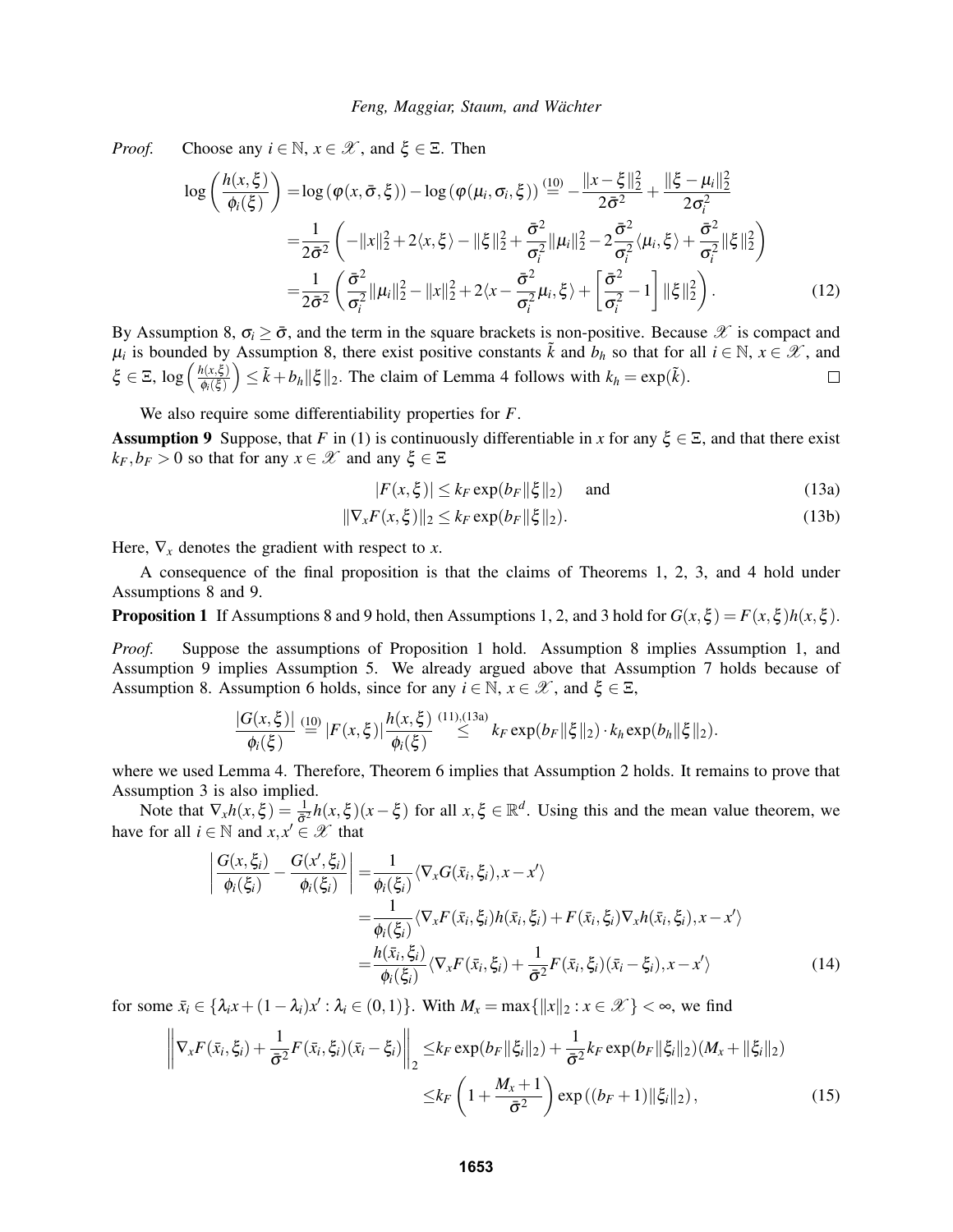where we used Assumption 9 and  $\|\xi_i\|_2 \leq \exp(\|\xi_i\|_2)$ .

Using similar arguments as in (12), we have with an arbitrary but fixed  $\hat{x} \in \mathcal{X}$  and all  $i \in \mathbb{N}$  that

$$
\log\left(\frac{h(\bar{x}_i,\xi_i)}{h(\widehat{x},\xi_i)}\right)=\frac{1}{2\bar{\sigma}^2}\left(\|\bar{x}_i\|_2^2-\|\widehat{x}\|_2^2+2\langle\bar{x}_i-\widehat{x},\xi_i\rangle\right)\leq\frac{1}{2\bar{\sigma}^2}\left(2M_x^2+2M_x\|\xi_i\|_2\right),
$$

so  $h(\bar{x}_i, \xi_i) \leq h(\hat{x}, \xi_i) \cdot \exp\left(\frac{M_x^2}{\bar{\sigma}^2}\right) \cdot \exp\left(\frac{M_x ||\xi_i||_2}{\bar{\sigma}^2}\right)$  $\frac{\|\xi_i\|_2}{\sigma^2}$ . Combining this with (14) and (15) we have

$$
\left|\frac{G(x,\xi_i)}{\phi_i(\xi_i)}-\frac{G(x',\xi_i)}{\phi_i(\xi_i)}\right|\leq \frac{h(\widehat{x},\xi_i)}{\phi_i(\xi_i)}\cdot k_G\exp(b_G\|\xi_i\|_2)\cdot\|x-x'\|_2
$$

with  $k_G = k_F \left(1 + \frac{M_x + 1}{\bar{\sigma}^2}\right)$  $\left(\frac{M_x^2}{\bar{\sigma}^2}\right)$  exp $\left(\frac{M_x^2}{\bar{\sigma}^2}\right)$  and  $b_G = b_F + 1 + \frac{M_x}{\bar{\sigma}^2}$  $\frac{M_x}{\sigma^2}$ . Defining  $\gamma_i(\xi_i) = \frac{k_G \exp(b_G ||\xi_i||_2)h(\hat{x}, \xi_i)}{\phi_i(\xi_i)}$ , it remains to show that (6) and (7) hold.

We are now going to apply Theorem 6 to the function  $G_\gamma(\hat{x}, \xi) = k_G \exp(b_G ||\xi||_2) h(\hat{x}, \xi)$  with  $\mathcal{X}_\gamma = {\hat{x}}$ . For this, note that  $g_{\gamma}(\hat{x})$  defined as

$$
g_{\gamma}(\widehat{x}) := \int_{\Xi} G_{\gamma}(\widehat{x}, \xi) d\xi = \int_{\Xi} \frac{G_{\gamma}(\widehat{x}, \xi)}{\phi_{i}(\xi)} \phi_{i}(\xi) d\xi = \int_{\Xi} \gamma_{i}(\xi) \phi_{i}(\xi) d\xi = \mathrm{E}[\gamma_{i}(\xi_{i})]
$$

is finite. The last equality follows because  $\xi$  is sampled from density  $\phi$ . Therefore, (6) holds, and Assumption 5 holds for  $G = G_\gamma$ . Further consider

$$
\widehat{g}_{\gamma,N}(\widehat{x}) := \frac{1}{N} \sum_{i=1}^N \frac{G_{\gamma}(\widehat{x}, \xi_i)}{\phi_i(\xi_i)} = \frac{1}{N} \sum_{i=1}^N \gamma_i(\xi_i)
$$

From the definition of  $G_\gamma$  and Lemma 4, we have for any  $\xi \in \Xi$  that

$$
\frac{\big|G_{\gamma}(\widehat{x},\xi)\big|}{\phi_{i}(\xi)}=\frac{h(\widehat{x},\xi)}{\phi_{i}(\xi)}\cdot k_{G}\exp(b_{G}\|\xi\|_{2})\leq k_{h}k_{G}\exp((b_{h}+b_{G})\|\xi\|_{2}).
$$

Therefore, Assumption 6 holds for  $G = G<sub>\gamma</sub>$ , and using Theorem 6 to obtain

$$
0 = \lim_{N \to \infty} (\widehat{g}_{\gamma,N}(\widehat{x}) - g_{\gamma}(\widehat{x})) = \lim_{N \to \infty} \frac{1}{N} \sum_{i=1}^{N} (\gamma_i(\xi_i) - E[\gamma_i(\xi_i)]),
$$

which is (7).

#### 6 EXAMPLE: REGRESSION MODELS FOR STEP COMPUTATION IN OPTIMIZATION

As an illustration in which the importance sampling is adaptive and nuisance parameters are present, we consider the randomized optimization algorithm proposed by Maggiar et al. (2018) in which a local model of the objective is constructed via a SAA regression problem in every iteration.

The algorithm in Maggiar et al. (2018) addresses the minimization of the function  $\overline{L}$  :  $\mathscr{Z} \to \mathbb{R}$  given by

$$
\overline{L}(z) = \int_{\Xi} L(\xi)h(z,\xi) d\xi,
$$

where  $\mathscr{Z} \subset \mathbb{R}^d$  is a compact set,  $\Xi = \mathbb{R}^d$ , and  $h(y, \xi) = \varphi(y, \sigma, \xi)$  is the normal density with mean y and variance  $\sigma^2$ . The integral is finite because  $L : \mathbb{R}^d \to \mathbb{R}$  is assumed to exhibit subexponential growth. In the context of Maggiar et al. (2018), *L*(ξ ) is the output of a deterministic computer simulation with input ξ and the "original" objective function one would like to minimize. However, since *L* is subject to numerical

 $\Box$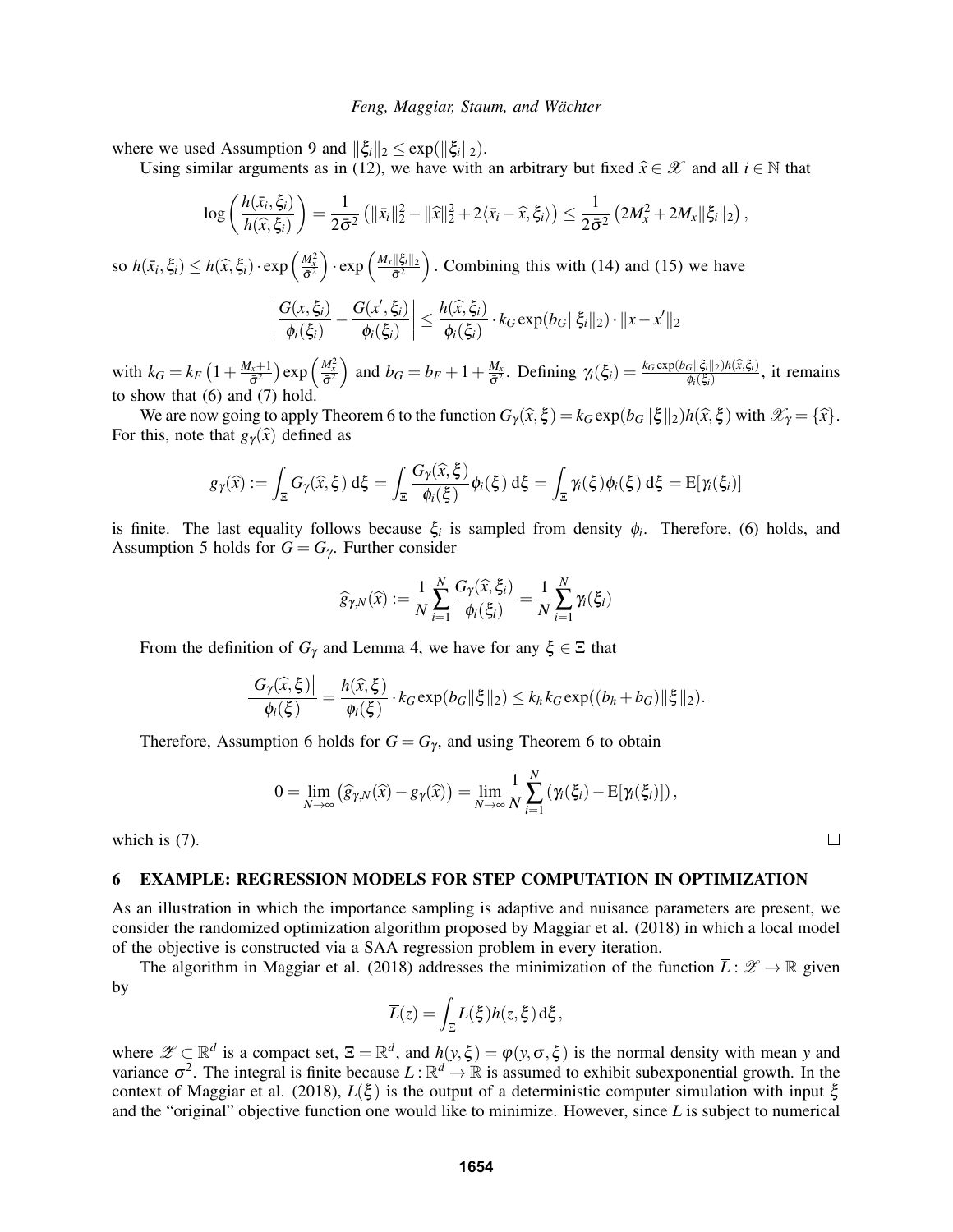noise (small deterministic jumps in function value) and therefore discontinuous, the task of minimizing *L* ill-defined. To overcome this difficulty, Maggiar et al. (2018) proposes to minimize the convolution  $L(z)$ as a smooth approximation

The derivative-free trust-region optimization algorithm proposed in Maggiar et al. (2018) utilizes an SAA of  $\overline{L}(z)$ , i.e.,

$$
\overline{L}_N(z) = \frac{1}{N} \sum_{i=1}^N \frac{\varphi(z, \sigma, \xi_i)}{\varphi(t_i, \sigma, \xi_i)} L(\xi_i).
$$

The points  $\xi_i$  are sampled randomly according to the normal pdf  $\varphi(t_i, \sigma, \cdot)$ , where its mean  $t_i$  is either an iterate or a trial point encountered by the algorithm up to iteration *N*. Note that the likelihood ratio in the definition of  $\overline{L}(z)$  has the form of that in (3) and therefore falls into our framework.

Given an iterate  $z_N \in \mathscr{Y}$ , the optimization algorithm generates a trial point  $\overline{z}_N$  as the minimizer of a quadratic model within a ball around *z<sub>N</sub>*. The model has the form  $q_N(\xi; z_N) = b + \langle g, \xi - z_N \rangle_2 + \frac{1}{2}\langle \xi - z_N \rangle_2$  $z_N$ ,  $Q(\xi - z_N)$ , with coefficients  $b \in \mathbb{R}$ ,  $g \in \mathbb{R}^d$ . The matrix  $Q \in \mathbb{R}^{d \times d}$  is symmetric, and  $q_N(\xi; z_N)$  should approximate the simulation output  $L(\xi)$  for  $\xi$  close to  $z_N$ . Convergence of the optimization algorithm would follow if the model parameters are computed by a weighted local regression of *L*; that is, if  $y = (b, g, Q)$ are the minimizers of

$$
\min_{y \in \mathcal{Y}} \int_{\Xi} F(y, z, \xi) h(z, \xi) d\xi, \tag{16}
$$

where  $F(y, z, \xi) = (b + \langle g, \xi - z \rangle) + \frac{1}{2}$  $\frac{1}{2}\langle \xi - z, Q(\xi - z)\rangle_2 - L(\xi)$ <sup>2</sup>. This objective function has the form of (2). (In abuse of notation, we collect the model parameters *b*, *g*, and *Q* in the vector *y*.)

To get an approximate solution of (16), at an iterate  $Z_N$  (using an upper case letter to emphasize its stochastic nature), the optimization algorithm computes the quadratic model from the stochastic average approximation of (16); that is

$$
\min_{y \in \mathscr{Y}} \frac{1}{N} \sum_{i=1}^N \frac{\varphi(Z_N, \sigma, \xi_i)}{\varphi(T_i, \sigma, \xi_i)} \left( b + \langle g, \xi_i - Z_N \rangle_2 + \frac{1}{2} \langle \xi_i - Z_N, Q(\xi_i - Z_N) \rangle_2 - L(\xi_i) \right)^2.
$$
 (17)

The analysis of the algorithm in Maggiar et al. (2018) requires that the model  $q_N(\xi; Z_N)$  converges to the optimal solution of (16) at any limit point  $Z_*$  of the iterates  $Z_N$ . This can be proved using the results in Section 3.

For any  $\omega \in \Omega$ , let  $\{Z_N(\omega)\}_{N=1}^{\infty}$  be a subsequence of iterates such that  $\{Z_N(\omega)\}_{N=1}^{\infty}$  converges to a limit point  $Z_*(\omega)$ . Such a subsequence exists, due to compactness of  $\mathscr{Z}$ ; thus Assumption 4 holds. Also, because all iterates and trial points are contained in  $\mathscr{L}$ , the sequence  $\{T_i\}$ , consisting of such points, is uniformly bounded. Therefore Assumption 8 holds. Furthermore, since  $F(y, z, \xi)$  is a polynomial in  $(y, z)$ and *L* exhibits subexponential growth, Assumption 9 holds. Finally, the algorithm in Maggiar et al. (2018) ensures that the optimal solutions of (16) and (17) are unique and uniformly bounded, by monitoring the condition number of matrices involved in the computation of the optimal solution of (17). In summary, Assumptions 4, 8, and 9 hold, and Proposition 1 together with Theorem 2 yields  $\lim_{N\to\infty} \mathbb{D}(\widehat{S}_N^Z, S_{*Z}^Z) = 0$ . So, the approximate model parameters in  $\tilde{S}_N^Z$  in iteration *N* converge to the optimal parameters in  $S_*^Z$ .

### 7 CONCLUSION

We considered the SAA of stochastic optimization problems whose objective function is expressed as a parametric integral. The key contribution is that we permit non-independent, non-identical, and adaptive sampling, where the importance sampling distribution may depend on previous samples. Under the assumption of pointwise convergence and a stochastic Lipschitz condition, we proved uniform convergence of the sample average approximation of the parametric integral over a compact set as well as convergence of the optimal values and optimal solution sets of the sample average approximation problems as the number of samples goes to infinity.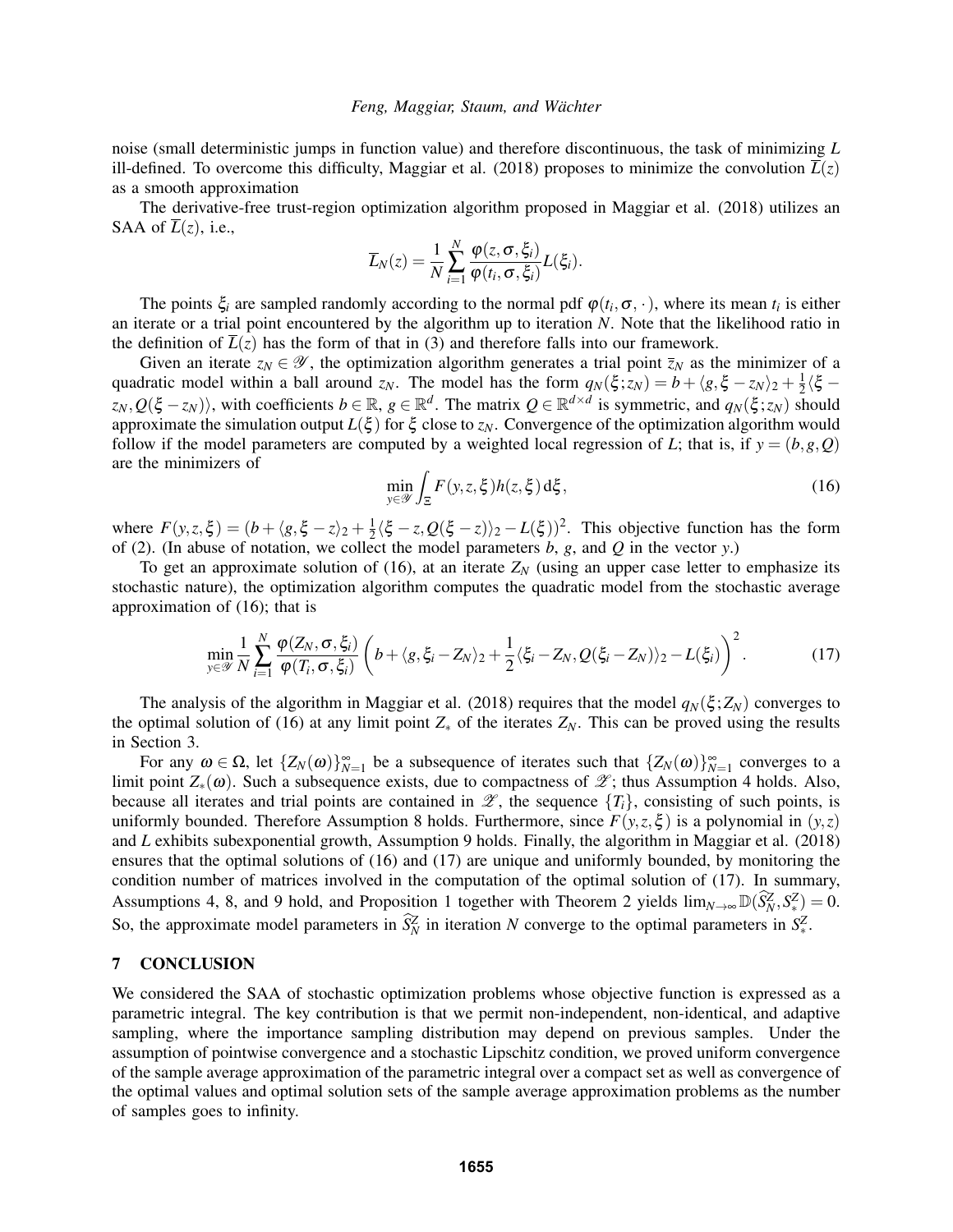The differentiability assumption on the function *F* in Section 5 for the normal case is somewhat restrictive and presented here merely as a simple example that uses the general results in this paper. We conjecture that Assumption 9 can be relaxed considerably. In addition, in future research we plan to extend results in Section 5 to more general class of distributions such as (natural) exponential family.

# ACKNOWLEDGMENTS

This research was partially supported by the National Science Foundation of the United States under Grant Number CMMI-1634982. Andreas Waechter was supported in part by the National Science Foundation of the United States under Grant Number DMS-1522747. We thank Tito Homem-de-Mello, David Morton, Imry Rosenbaum, and Johannes Royset for discussions.

### **REFERENCES**

Andrews, D. W. 1992. "Generic Uniform Convergence". *Econometric Theory* 8(02):241–257.

- Billingsley, P. 1995. *Probability and Measure*. 3rd ed. John Wiley & Sons.
- Chow, Y. S. 1967. "On a Strong Law of Large Numbers for Martingales". *The Annals of Mathematical Statistics* 38(2):610–610.
- Chung, K. L. 1951. "The Strong Law of Large Numbers". In *Proceedings of the Second Berkeley Symposium on Mathematical Statistics and Probability, 1950*, 341–352: University of California Press, Berkeley and Los Angeles.
- Cornuet, J.-M., J.-M. Marin, A. Mira, and C. P. Robert. 2012. "Adaptive Multiple Importance Sampling". *Scandinavian Journal of Statistics* 39:798–812.
- Dai, L., C. H. Chen, and J. R. Birge. 2000. "Convergence Properties of Two-Stage Stochastic Programming". *Journal of Optimization Theory and Applications* 106(3):489–509.
- Dantzig, G. B., and P. W. Glynn. 1990. "Parallel Processors for Planning Under Uncertainty". *Annals of Operations Research* 22(1):1–21.
- Duffie, D., and K. J. Singleton. 1993. "Simulated Moments Estimation of Markov Models of Asset Prices". *Econometrica* 61(4):929–952.
- Dupačová, J., and R. Wets. 1988. "Asymptotic Behavior of Statistical Estimators and of Optimal Solutions of Stochastic Optimization Problems". *The Annals of Statistics* 1517–1549.
- Feng, M., and J. Staum. 2015. "Green Simulation Designs for Repeated Experiments". In *Proceedings of the 2015 Winter Simulation Conference*, edited by L. Yilmaz. et al, 403–413. Piscataway, New Jersey: IEEE.
- Feng, M., and J. Staum. 2017. "Green Simulation: Reusing the Output of Repeated Experiments". *ACM Transactions on Modeling and Computer Simulation* 27(4):23:1–23:28.
- Glynn, Peter W.and Infanger, G. 2013. "Simulation-Based Confidence Bounds for Two-Stage Stochastic Programs". *Mathematical Programming* 138(1):15–42.
- Homem-de-Mello, T. 2008. "On Rates of Convergence for Stochastic Optimization Problems under Non-Independent and Identically Distributed Sampling". *SIAM Journal on Optimization* 19(2):524–551.
- Infanger, G. 1992. "Monte Carlo (Importance) Sampling within a Benders Decomposition Algorithm for Stochastic Linear Programs". *Annals of Operations Research* 39(1):69–95.
- Jenish, N., and I. R. Prucha. 2009. "Central Limit Theorems and Uniform Laws of Large Numbers for Arrays of Random Fields". *Journal of Econometrics* 150(1):86–98.
- Korf, L., and R. J.-B. Wets. 2001. "Random LSC Functions: An Ergodic Theorem". *Mathematics of Operations Research* 26(2):421–445.
- Maggiar, A., A. Wächter, I. S. Dolinskaya, and J. Staum. 2018. "A Derivative-Free Trust-Region Algorithm for the Optimization of Functions Smoothed via Gaussian Convolution Using Adaptive Multiple Importance Sampling". *SIAM Journal on Optimization* 28(2):1478–1507.